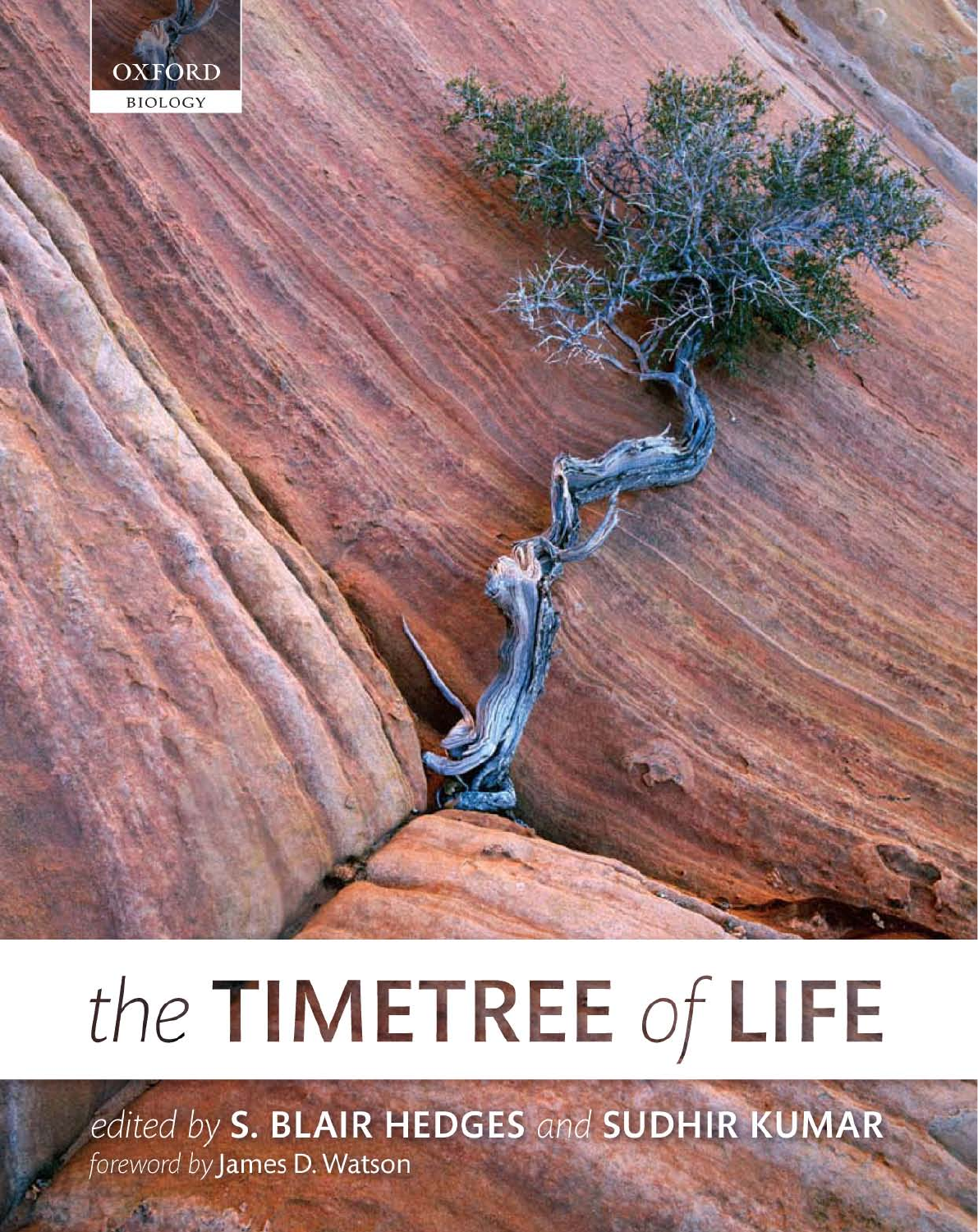# Asterids

### *Birgitta Bremer*

Bergius Foundation, Royal Swedish Academy of Sciences and Botany Department, Stockholm University, SE-106 91 Stockholm, Sweden (birgitta.bremer@bergianska.se)

# Abstract

Asterids (over 80,000 species) are grouped into 10 orders and about 100 families. Molecular phylogenetic analyses have supported a phylogeny with a core of euasterids consisting of two main clades: lamiids and campanulids. The order Cornales is the most basal clade in the asterids followed by Ericales as the closest relative of the euasterids. The asterid timetree shows that divergences among the 10 orders occurred in the early Cretaceous, 128-106 million years ago (Ma). A majority of the asterid families evolved before the Cretaceous-Paleogene boundary (66 Ma). These results suggest that continental breakup during the Cretaceous may have influenced the early diversification of asterids.

Asterids constitute one of the major clades of the flowering plants (Fig. 1). It comprises more than 80,000 species or nearly one-third of all flowering plants. They are grouped in 10 orders and about 100 families (*1, 2*). Two of the five most species-rich flowering plant families are asterids, the sunflower Family Asteraceae with 23,000 species and the coffee or madder Family Rubiaceae with about 13,000 species. There are hundreds of economically important species within the asterids, and some families are particularly important sources for foods, spices, flavorings, or drugs. Active chemical substances (e.g., alkaloids) are common in many species. The most important are coffee (*Coffea arabica* in Rubiaceae) and tea (*Camellia* sinensis in Theaceae), which both contain caffeine and similar alkaloids. Tobacco (*Nicotiana tabacum*) with its active substance nicotine is a member of Solanaceae, a family that contains several other poisonous and hallucinogenic plants. Periwinkles (*Catharanthus roseus*) of the Apocynaceae yield potent alkaloid drugs, which have drastically lowered mortality in leukemia.

A few asterid species have oil-rich fruits and are important sources of vegetable fatty acids; oil from olives (Olea europaea in Oleaceae) and sunflower (*Helianthus* 

*annuus* in Asteraceae). Two important staple crops belong to the order Solanales, sweet potatoes (*Ipomoea batatas* in Convolvulaceae) and potatoes (*Solanum tuberosum* in Solanaceae). Two cosmopolitan although mainly Mediterranean families, Lamiaceae and Apiaceae, are well known as sources of spices or vegetables; Apiaceae include dill (*Anethum graveolens*), celery (*Apium graveolens*), coriander (*Coriandrum sativum*), carrot (*Daucus carota*), fennel (*Foeniculum vulgare*), and parsley (*Peteroselinum crispum*), and Lamiaceae include lavender (*Lavendula*), mint (*Mentha*), basil (*Ocimum*), oregano and marjoram (Origanum), rosemary (Rosmarinus officinalis), and thyme (*Thymus*). Other families also include important vegetables; for example, lettuce (*Lactuca sativa*) and artichokes (*Cynara cardunculus*) from Asteraceae, and tomatoes (*Solanum lycopersicum*), and chillies, and red and green pepper (*Capsicum annuum*) from Solanaceae. Asterids comprise numerous horticulturally important genera or species; only a few examples can be mentioned here, for example heath (*Erica* in Ericaceae) and lilacs (*Syringa* in Oleaceae); and forget-me-not (*Myosotis* in Boraginaceae) and in Asteraceae there are several hundred commonly cultivated species of *Ageratum*,



**Fig. 1** Asterid representatives (clockwise, from upper left). *Cornus* sp., Cornaceae, Cornales; *Campanula glomerata*, Campanulaceae, campanulids; *Lamium maculatum*, Lamiaceae, lamiids; *Erica vestita*, Ericaceae, Ericales. Credits: B. Bremer, K. Bremer, and T. Eriksson (*Lamium*).

B. Bremer. Asterids. Pp. 177-187 in *The Timetree of Life*, S. B. Hedges and S. Kumar, Eds. (Oxford University Press, 2009).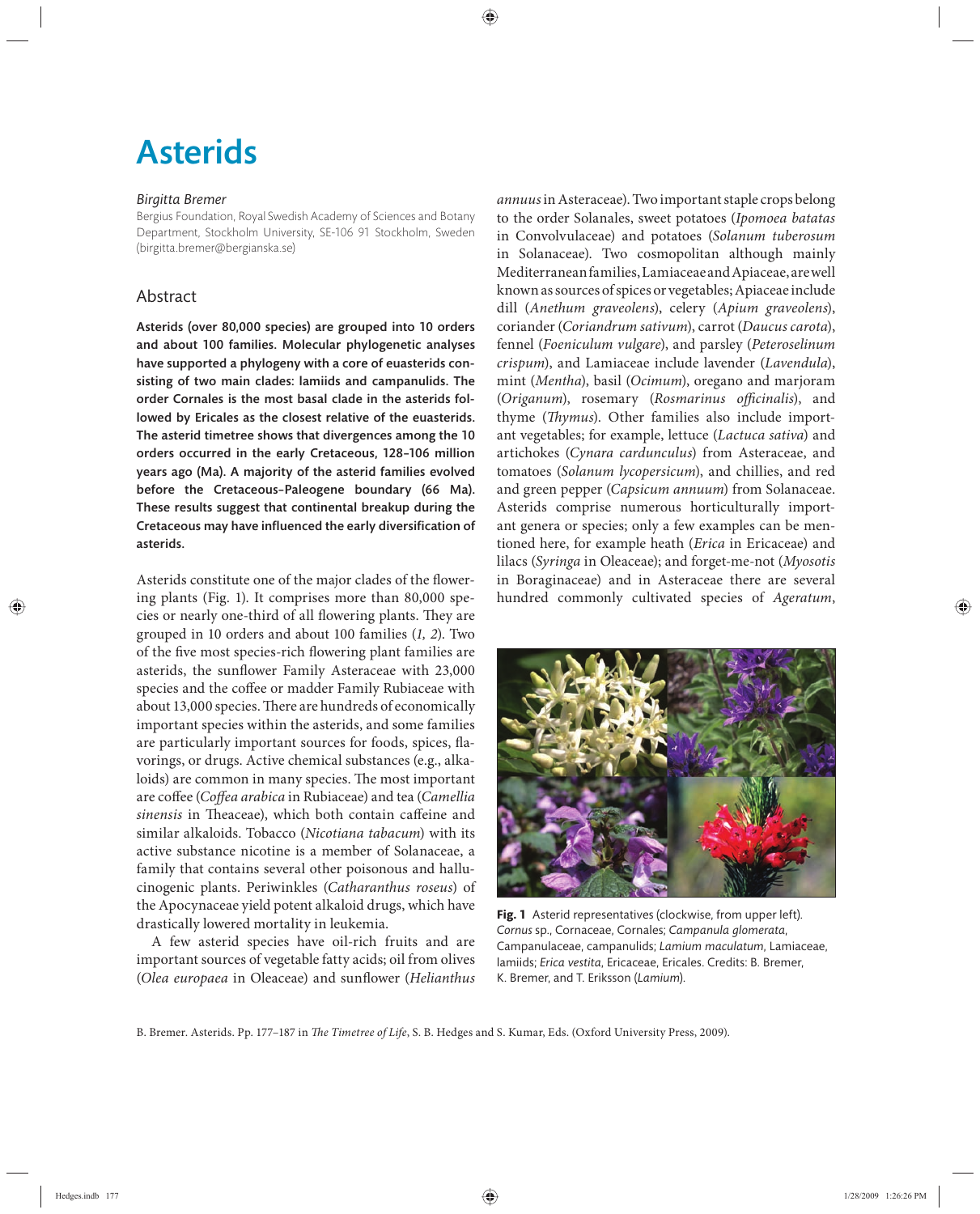

**Fig. 2** *Continues*

*Aster*, *Dahlia*, *Doronicum*, *Gerbera*, *Helichrysum*, and *Rudbeckia*, for example. Asterids are often characterized morphologically as herbaceous plants with bisexual, insect-pollinated flowers, stamens in one circle, and sympetalous corollas; many contains iridoids. In the following paragraphs, I review the relationships (see also under asterids in a review of tricolpates; 3) and divergence times of the 10 orders and families of the asterids.

When molecular data became available about 15 years ago, it became evident that the asterids are a much larger group of plants than earlier assumed (*4–6*). Later analyses of more plants and genes corroborated the first molecular analyses and generated more detailed knowledge of the group  $(7-17)$ . The most comprehensive molecular study of the asterids with over 100 families investigated for six different chloroplast markers (*rbcL*, *ndhF*, *matK*, *trnT*–*trnF* including *trnL*, *trnV–atpE*, *rps16* intron) was published in 2002 by Bremer *et al.* (*1*). In that study the basal interrelationships were supported for the first time, with Cornales as the first clade to branch off and being closest to a clade of Ericales and the euasterids. The euasterids are split in two main clades, the lamiids and the campanulids, both with strong support. The lamiids contain the order Garryales, Gentianales, Solanales, and Lamiales, and the campanulids contain the Aquifoliales, Apiales, Dipsacales, and Asterales. Family interrelationships within orders are in most cases not fully resolved. In a later, but more taxon-restricted study based on the nuclear gene RPB2, a gene with two paralogues (*18*), the same general phylogeny was supported but with a few unexpected exceptions. Holly (*Ilex*—Aquifoliales) and the genus *Escallonia* usually assigned to the campanulids (e.g., *1, 15*) instead belong to the lamiids. However, these results remain to be corroborated by other studies.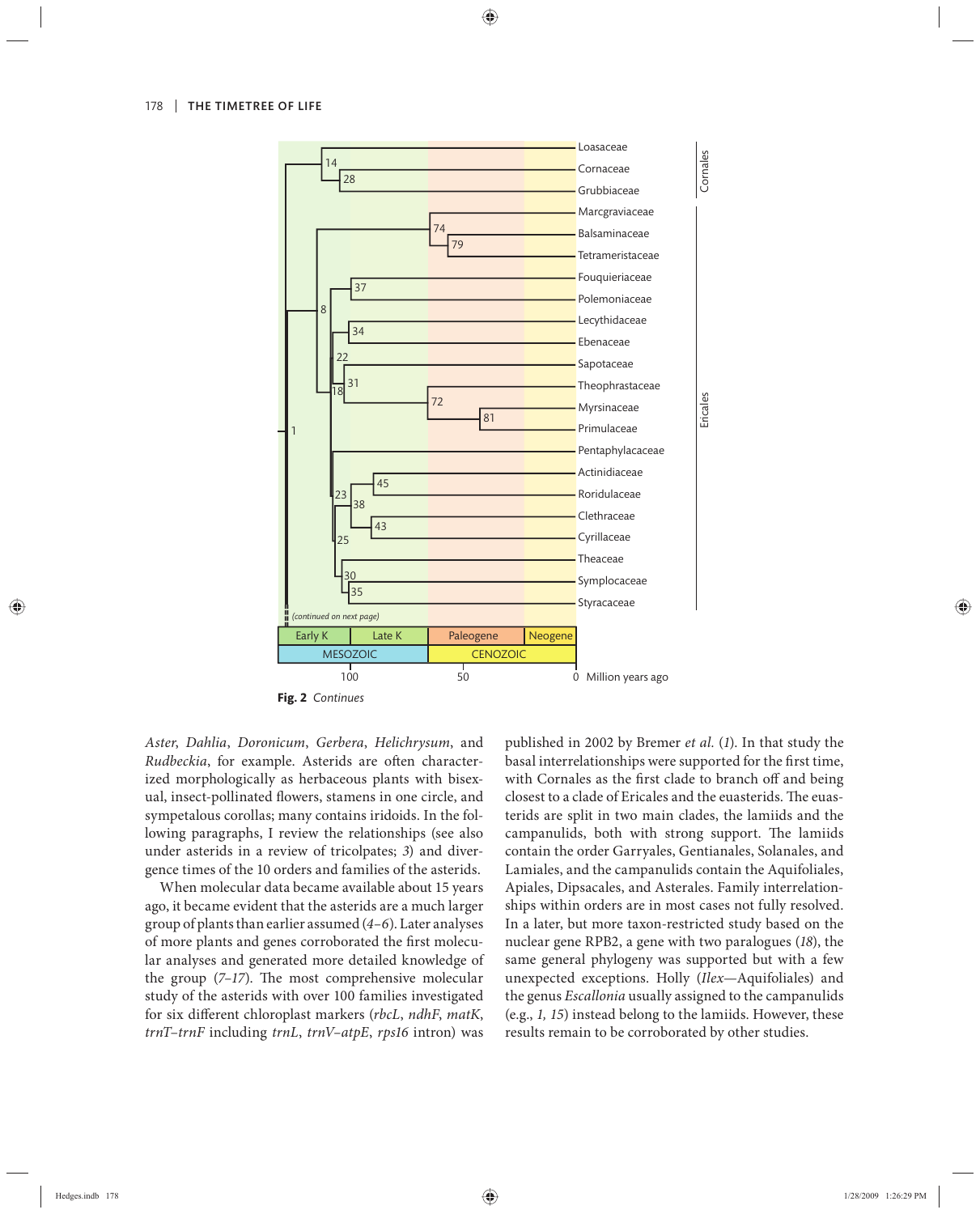

**Fig. 2** *Continues*

Cornales is difficult to characterize but many members have small flowers with free petals and few stamens. The position of Cornales as closest to the other asterids, that is Ericales and euasterids, seems to be settled (*1,*  *15, 17*), even if a single gene analysis (of *matK*), without support, contradicts these results (*19*). Relationships of the six to eight families are still not fully understood despite several studies (*1, 20–22*). In the latest study of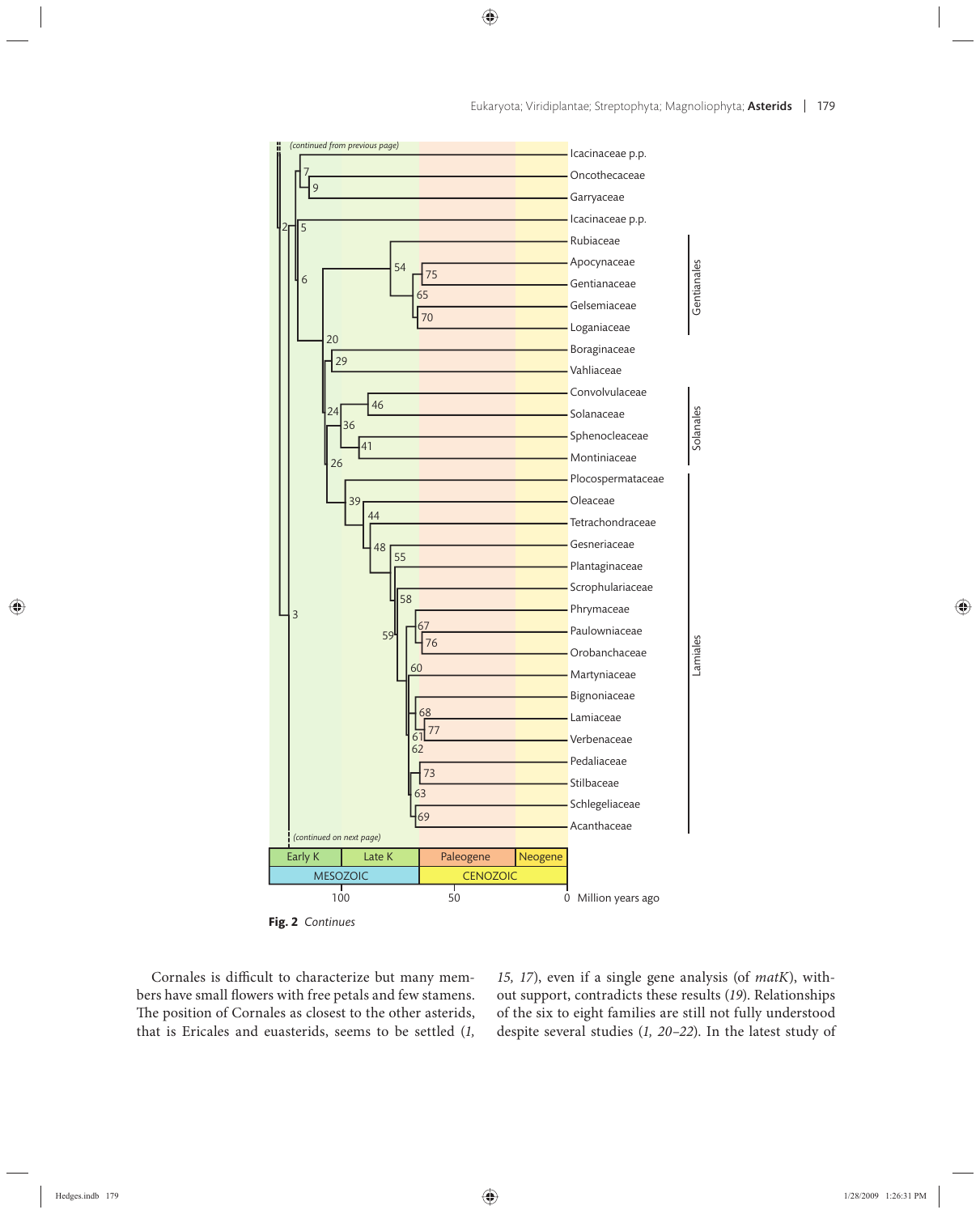

**Fig. 2** A timetree of asterids. Divergence times are shown in Table 1. *Abbreviation*: K (Cretaceous).

the order (*22*) which is the most comprehensive and is based on three molecular markers (26S rDNA, *matK*, *rbcL*), the authors recognize eight families of which three are monogeneric: Cornaceae, Alangiaceae, and Hydrostachyaceae. The other families are supported as monophyletic with high to moderate bootstrap support,

Nyssaceae (79%), Mastixiaceae (93%), Grubbiaceae (97% including Curtisiaceae), Loasaceae (98%), and Hydrangeaceae (67%). There are no or very low support for the interrelationships of the families in the study. The highest support is for the close relatives Nyssaceae and Mastixiaceae (72%) and it should be noted that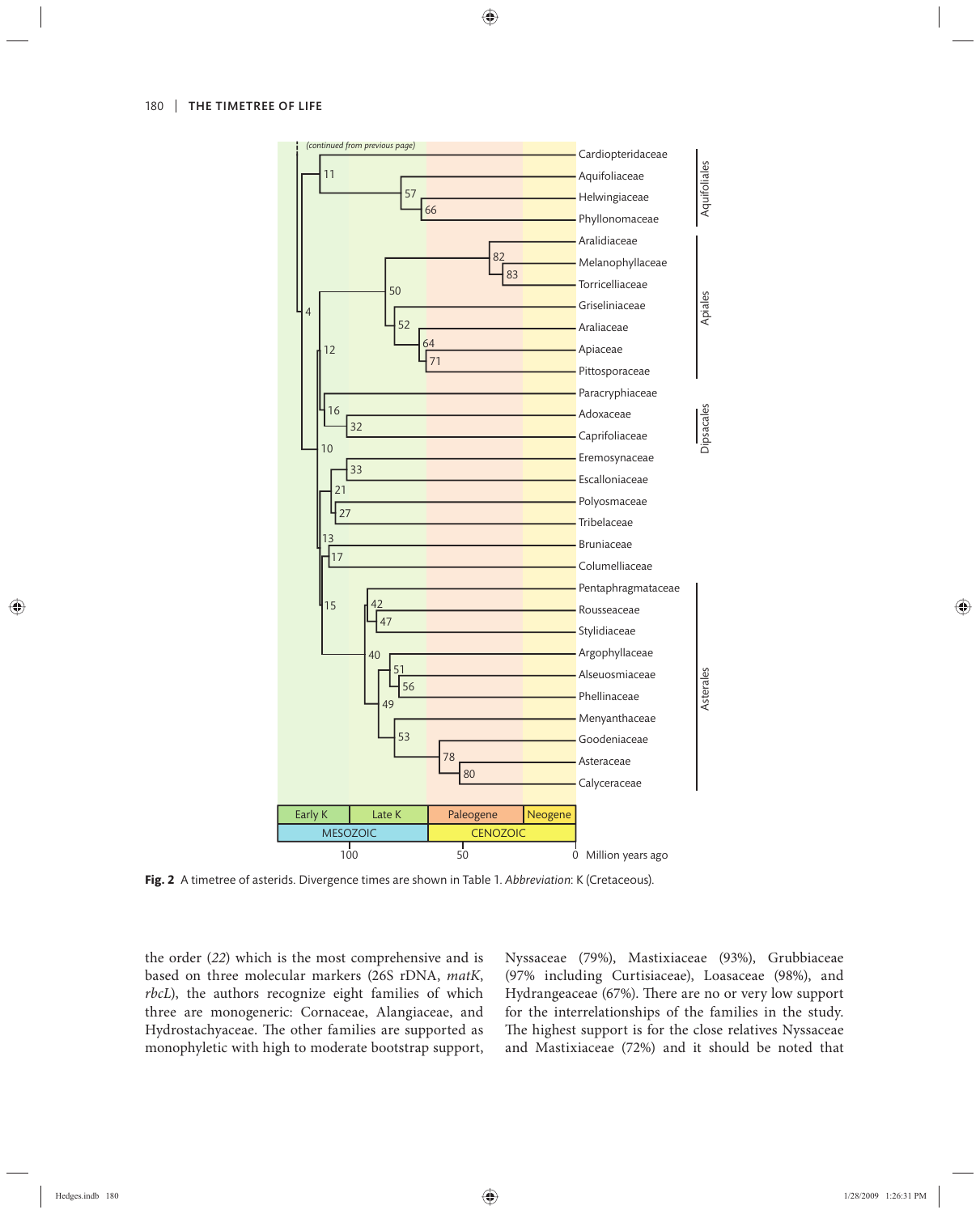| Timetree       |           | <b>Estimates</b>         |                | Timetree      |           | <b>Estimates</b>         |                |
|----------------|-----------|--------------------------|----------------|---------------|-----------|--------------------------|----------------|
| Node (Fig. 2)  | Time (Ma) | Ref. (54) Time           | Ref. (59) Time | Node (Fig. 2) | Time (Ma) | Ref. (54) Time           | Ref. (59) Time |
| $\mathbbm{1}$  | 128.0     |                          | 128            | 43            | 90.0      | $54 - 43$                | 90             |
| $\overline{2}$ | 127.0     |                          | 127            | 44            | 90.0      | $64 - 55$                | 90             |
| 3              | 123.0     | 112-102                  | 123            | 45            | 89.0      | $\equiv$                 | 89             |
| $\overline{4}$ | 121.0     | 107-99                   | 121            | 46            | 88.0      | $66 - 65$                | 88             |
| 5              | 120.0     | $\overline{\phantom{0}}$ | 120            | 47            | 88.0      | $\overline{\phantom{a}}$ | 88             |
| $\epsilon$     | 119.0     | $\overline{\phantom{0}}$ | 119            | 48            | 87.0      | $\overline{\phantom{a}}$ | 87             |
| $\overline{7}$ | 118.0     |                          | 118            | 49            | 87.0      | $77 - 70$                | 87             |
| $\,8\,$        | 114.0     |                          | 114            | 50            | 84.0      | $\overline{\phantom{0}}$ | 84             |
| $\,9$          | 114.0     |                          | 114            | 51            | 82.0      | $\overline{\phantom{0}}$ | 82             |
| 10             | 114.0     | $101 - 94$               | 114            | 52            | 80.0      | $\overline{\phantom{0}}$ | 80             |
| 11             | 113.0     | $\overline{\phantom{0}}$ | 113            | 53            | 80.0      | $69 - 65$                | 80             |
| 12             | 113.0     | $\overline{\phantom{0}}$ | 113            | 54            | 78.0      | $64 - 61$                | 78             |
| 13             | 113.0     |                          | 113            | 55            | 78.0      | $\overline{\phantom{m}}$ | 78             |
| $14$           | 112.0     |                          | 112            | 56            | 78.0      | $\overline{\phantom{0}}$ | 78             |
| 15             | 112.0     |                          | 112            | 57            | 77.0      | $\overline{a}$           | 77             |
| 16             | 111.0     |                          | 111            | 58            | 76.0      | $57 - 45$                | 76             |
| 17             | 109.0     |                          | 109            | 59            | 75.0      | $\qquad \qquad -$        | 75             |
| 18             | 108.0     |                          | 108            | 60            | 71.0      | $\overline{\phantom{a}}$ | 71             |
| 19             | 108.0     |                          | 108            | 61            | 70.0      | $\overline{a}$           | 70             |
| $20\,$         | 108.0     | $89 - 83$                | 108            | 62            | 70.0      | $\qquad \qquad -$        | 70             |
| 21             | 108.0     | $\qquad \qquad -$        | 108            | 63            | 69.0      |                          | 69             |
| 22             | 107.0     |                          | 107            | 64            | 69.0      |                          | 69             |
| 23             | 107.0     |                          | 107            | 65            | 68.0      | L,                       | 68             |
| 24             | 107.0     | $\overline{a}$           | 107            | 66            | 68.0      | $\overline{a}$           | 68             |
| 25             | 106.0     |                          | 106            | 67            | 67.0      | $\overline{a}$           | 67             |
| 26             | 106.0     | $\overline{a}$           | 106            | 68            | 67.0      | $\overline{a}$           | 67             |
| 27             | 106.0     |                          | 106            | 69            | 67.0      |                          | 67             |
| 28             | 104.0     |                          | 104            | 70            | 66.0      |                          | 66             |
| 29             | 104.0     |                          | 104            | 71            | 66.0      | $\overline{a}$           | 66             |
| 30             | 103.0     |                          | 103            | 72            | 65.0      | $42 - 40$                | 65             |
| 31             | 102.0     | $\qquad \qquad -$        | 102            | 73            | 65.0      |                          | 65             |
| 32             | 101.0     | $81 - 78$                | 101            | 74            | 64.0      |                          | 64             |
| 33             | 101.0     | $80 - 72$                | 101            | 75            | 64.0      |                          | 64             |
| 34             | 100.0     | $\sim$                   | 100            | 76            | 64.0      |                          | 64             |
| 35             | 100.0     | $63 - 61$                | 100            | 77            | 63.0      |                          | 63             |
| 36             | 100.0     | 78-76                    | 100            | 78            | 60.0      |                          | 60             |
| 37             | 99.0      | $\bar{ }$                | 99             | 79            | 56.0      |                          | 56             |
| 38             | 99.0      |                          | 99             | 80            | 51.0      |                          | 51             |
| 39             | 98.0      |                          | 98             | 81            | 42.0      | $33 - 26$                | 42             |
| 40             | 93.0      |                          | 93             | 82            | 38.0      | $\overline{\phantom{0}}$ | 38             |
| 41             | 92.0      |                          | 92             | 83            | 32.0      |                          | 32             |
| 42             | 92.0      |                          | 92             |               |           |                          |                |

Table 1. Divergence times (Ma) among asterids.

Note: Node times in the timetree represent the mean of time estimates from different studies. In ref. (59), semiparametric rate smoothing was employed in the analysis of six molecular markers and six fossil calibrations were used within the asterids. Ref. (54) involved an analysis using a nonparametric rate smoothing of a three molecular marker and calibrated with one fossil outside the asterids. Note that not all clades are congruent between the two studies.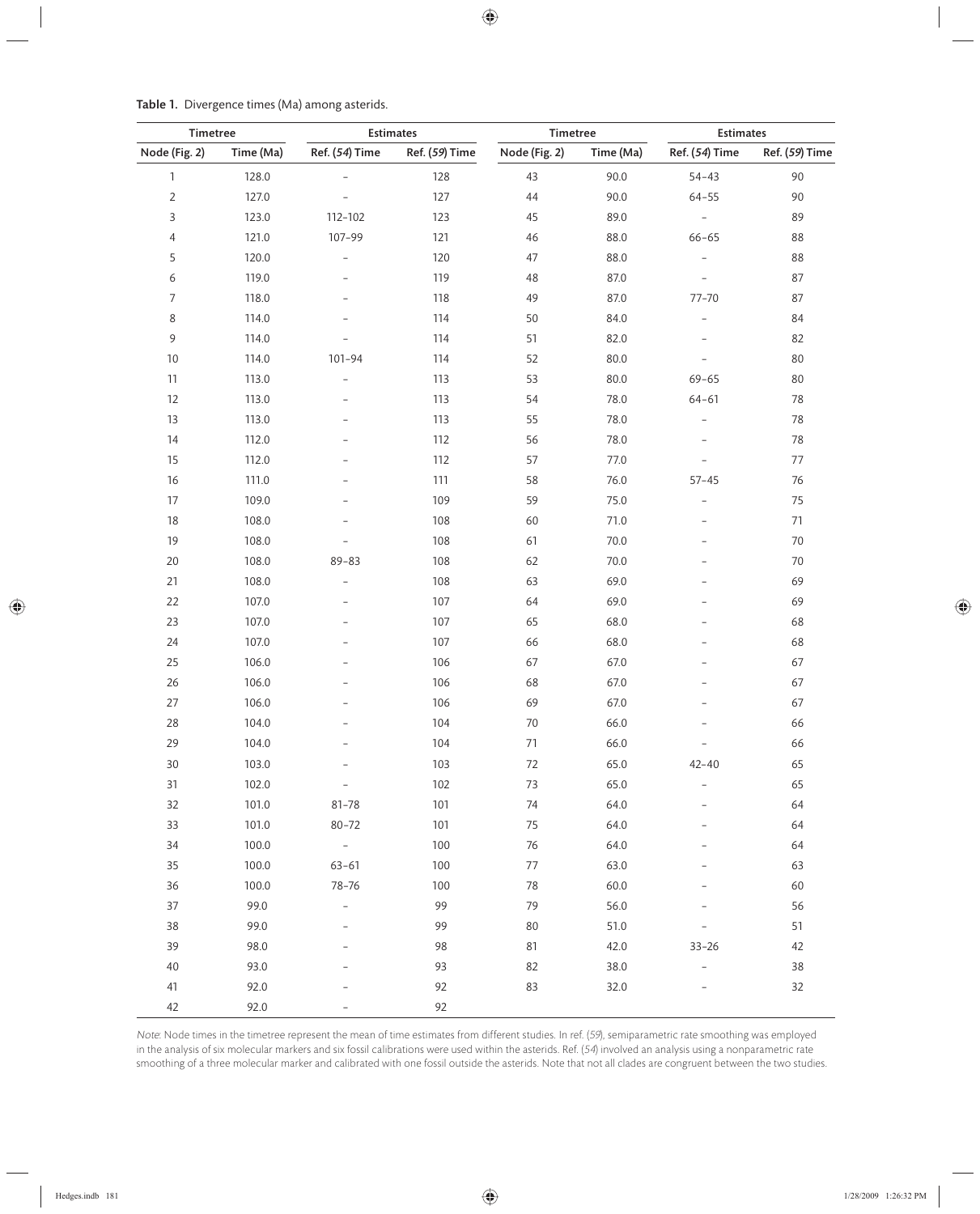these together with Alangiaceae and Cornaceae were all included in the last family in APG II (2). The phylogenetic position of *Hydrostachys* (Hydrostachyaceae) is probably the most problematic one. It is a morphologically much reduced water plant and many of its chloroplast genes show a great number of substitutions that might mislead the analyses (*15*). Possibly, *Hydrostachys* may belong in or together with Hydrangeaceae (*23*).

Ericales comprise mostly woody plants with alternate, simple leaves; most members contain ellagic acid. Variation in floral characters is great. A choripetalous corolla, one-whorled androecium, two integuments, and cellular endosperm seem to be plesiomorphic conditions in the order, but all characters are to some extent homoplastic (24). The close relationship between Ericales and the euasterids is now strongly supported (*1*) and in recent years major progress has been achieved in resolving the phylogeny of the large order Ericales comprising over 10,000 species (e.g., *4–6, 25–27*). Representatives of all of the approximately 23 families have been included in three recent comprehensive molecular studies (*1, 24, 28*) based on 6, 11, and 5 molecular markers, respectively. The closest relatives to most families are now well understood, with sequence data of up to 20 kb. The order comprises two strongly supported closest relatives, one comprising Marcgraviaceae, Tetrameristaceae, and Balsaminaceae, and another comprising the rest of the order (*1, 24, 28*). Of the 20 families in this group, all except three (Lecythidaceae, Pentaphylacaceae, Theaceae) are included in one of five well-supported family groups: the *balsaminoid* group (Marcgraviaceae, Tetrameristaceae, and Balsaminaceae), the *polemonoid* group (Fouqueriaceae and Polemoniaceae), the ericoid group (Ericaceae, Cyrillaceae, Clethraceae, Sarraceniaceae, Actinidiaceae, and Roridulaceae), the Diapensiaceae group (Diapensiaceae, Styracaceae, and Symplocaceae); and the primuloid/ebenoid group (Myrsinaceae, Primulaceae, Theophrastaceae, Maesaceae, Ebenaceae, and Sapotaceae).

Interrelationships of these five family groups are not resolved. Within the primuloid/ebenoid group the first three families (Myrsinaceae, Primulaceae, and Theophrastaceae) form a clade. In the latest study of the Ericales (*28*), a Bayesian analysis supports two new groups. One of these includes all families except the *balsaminoid* family group and *polemonoid* group, the other includes the *ericoid* family group and the Diapensiaceae family group together with Theaceae. However, these two new groups (with Bayesian support) were not supported in a corresponding parsimony analysis.

Euasterids are characterized by a sympetalous corolla with epipetalous stamens. There is convincing molecular support for a monophyletic euasterid group (100% in *1, 19*) and also strong support for the two subgroups of lamiids (100% in *1*) and campanulids (99% in *1*), respectively. This relationship has been shown before but with lower support (e.g., *17, 19, 29*).

Lamiids are well supported by molecular data (*1, 17,*  19) but difficult to characterize morphologically. The basal relationships of the lamiids are still partly obscure, despite analysis of six markers (1). The problems involve taxa of the Icacinaceae and Oncothecaceae which are not placed to order. Further, Icacinaceae has in recent studies been demonstrated to be at least biphyletic (*29, 30, 31*). All four orders of the lamiids are supported as monophyletic (*1*) Garryales (100%), Gentianales (100%), Solanales (90%), and Lamiales (100%).

Garryales comprise dioecious shrubs or trees. The order forms a strongly supported clade with two families only, Garryaceae (including Aucubaceae; *2*) and Eucommiaceae (*1*, *19*). Interrelationships among Garryales, Icacinaceae, Oncothecaceae, and remaining lamiid orders are still unresolved.

There is a strongly supported (100%) and taxon-rich group of core lamiids. Here belong the three orders Gentianales, Lamiales, and Solanales, each strongly supported as monophyletic (*1*), and also Boraginaceae (including Ehretiaceae and Hydrophyllaceae) and Vahliaceae. Ever since the first molecular cladistic analyses of a comprehensive asterid set of taxa (*5, 6*), it has been clear that these core lamiid taxa are closely related (*1, 15, 17, 29, 30*) but their interrelationships remain an open question.

Gentianales are characterized by stipules with specific glands (colleters; secondarily absent in some, e.g., Gentianaceae), unique within the asterids. Rubiaceae, the second largest asterid family, is the closest relative of the other families and these are characterized by internal phloem. Alkaloids are very common in the order and also in several other asterids. The present circumscription of Gentianales was established when molecular data became available. The order comprises five monophyletic and strongly supported families: Apocynaceae, Gelsemiaceae, Gentianaceae, Loganiaceae, and Rubiaceae (1). The six-gene analysis (1) showed Apocynaceae and Gentianaceae as closest relatives, and these two together as closest to the pair of Gelsemiaceae and Loganiaceae. However, the taxon sampling was very small in the sixgene analysis and in a study with more taxa but only two gene interrelationships were unresolved (*32*).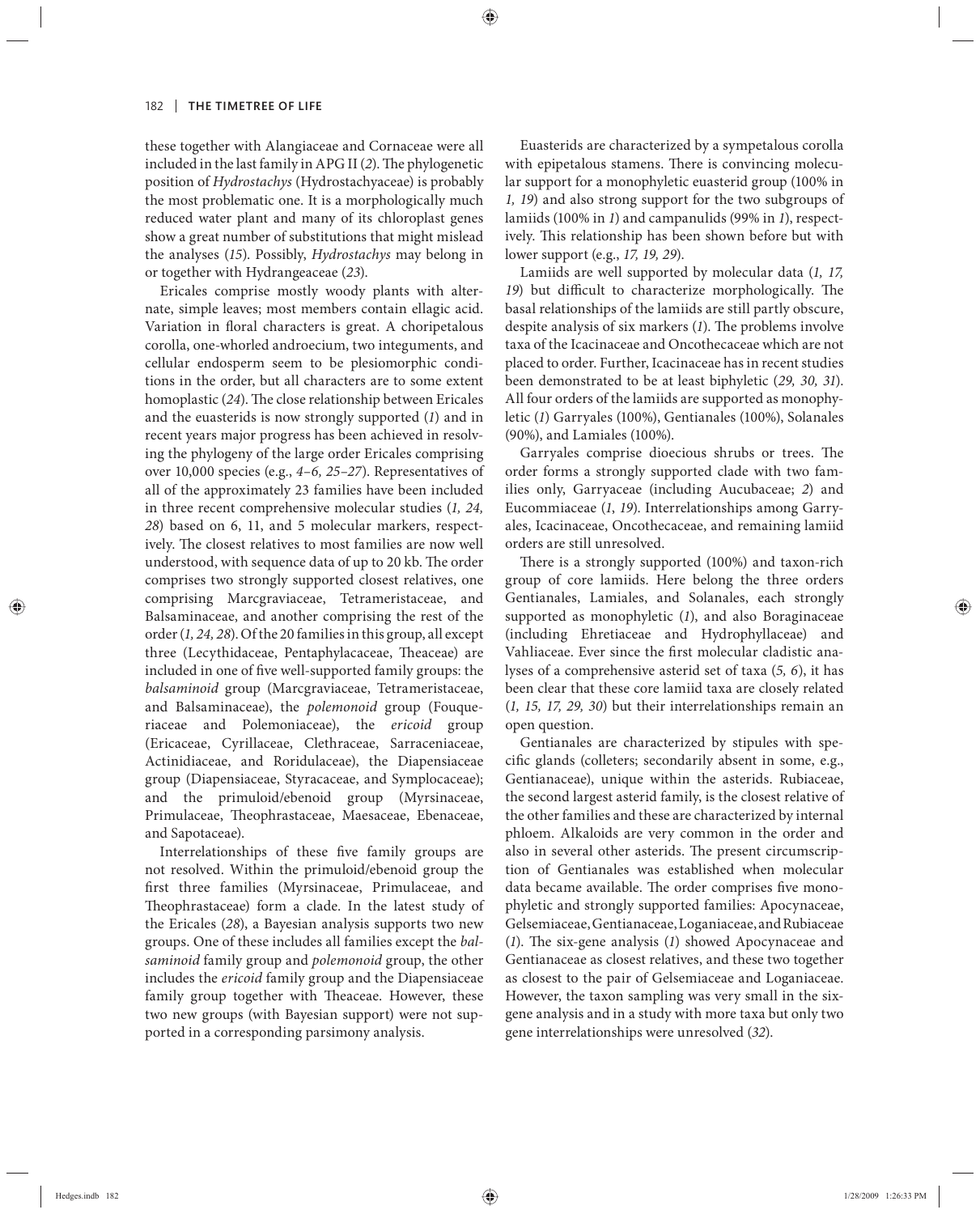Solanales is an order with few if any unique morphological characters. Alternate leaves are present in all five families. There are a few unique characters for Convolvulaceae and Solanaceae, for example, wood characters and occurrence of similar alkaloids. The order, including five families, was supported as monophyletic by the six-gene analysis (*1*). Earlier analyses have not included all families or the order has not been resolved as monophyletic (13, 29, 30). There is a close relationship between Solanaceae and Convolvulaceae (*1, 13*), and between Hydroleaceae and Sphenocleaceae (*1*), but interrelationships of these two family pairs and the Family Montiniaceae are uncertain. The position of Montiniaceae in Solanales has been disputed and ontogenetic and anatomical data point more to an affinity to Escalloniaceae (*33*).

Lamiales in general (but not basal groups Plocospermataceae, Oleaceae, and Tetracondraceae) have zygomorphic flowers where the five corolla lobes are arranged in a bilabiate flower with reductions in stamen numbers. Most Lamiales have four or two stamens. The order is known as a highly supported clade of asterid families (*13, 17, 29, 34, 35, 36*). Lamiales currently contain more than 20 families (*1*, *2*) but many are difficult to circumscribe (*16, 38, 39*). Within the order the basal branches are strongly supported. Plocospermataceae is closest relative to the rest of the Lamiales followed by Oleaceae as closest to the rest (*17, 34, 37*), then Tetrachondraceae as closest to the rest (*37*), and subsequently Gesneriaceae as closest to the rest of the order (including also *Peltanthera* and *Sanango*; 17, 15, 37). There is strong support for the monophyly of Plantaginaceae (including Globulariaceae) and Scrophulariaceae (including Myoporaceae and Buddlejaceae; *1, 16, 17, 36*) in their new circumscriptions. There is one well-supported group of families comprising Phrymaceae, Paulowniaceae, and Orobanchaceae (including Cyclocheilaceae). Interrelationships of the remaining families, viz. Acanthaceae (including Avicenniaceae), Bignoniaceae, Byblidaceae, Lamiaceae, Lentibulariaceae, Martyniaceae, Pedaliaceae, Schlegeliaceae, Stilbaceae, and Verbenaceae, are unclear.

Campanulids are divided by a basal split into two main groups, as demonstrated with strong support in several molecular studies, Aquifoliales and the rest of the campanulids, respectively (*1, 5, 17, 29, 31*).

Aquifoliales have stipules and they provide a possible character, otherwise rare in asterids (occur also in Gentianales and Garryales). Another unique character may be the unisexual flowers found in most members (occurs also in Garryales). Fleshy fruits may be another feature for Aquifoliales, although fleshy fruits occur also within all the other orders and have evolved independently several times. Helwingiaceae and Phyllonomaceae both have epiphyllous inflorescences. It has been shown that Aquifoliales contains not only Aquifoliaceae, Helwingiaceae, and Phyllonomaceae (*2*) but also some former Icacinaceae genera (*2, 29*). It has been proposed (*31*) that many former Icacinaceae genera belong in Cardiopteridaceae or Stemonuraceae, families formerly of uncertain position but now shown to belong in Aquifoliales. The relationships between the families of Aquifoliales seem to be fully resolved and strongly supported (*31*). Cardiopteridaceae is closest to Stemonuraceae and these two are closest to the rest with Aquifoliaceae as closest to the pair of Phyllonomaceae and Helwingiaceae.

The core campanulids, the closest relative to Aquifoliales, contain the three well-defined and strongly supported orders, Apiales, Dipsacales, and Asterales, as well as a number of families without order (*1, 2, 40*), viz. Bruniaceae, Columelliaceae, Eremosynaceae, Escalloniaceae, Paracryphiaceae, Polyosmaceae, Sphenostemonaceae, and Tribelaceae. The relationships among these families and the three orders are in most parts still unclear. One clade with high to medium support (*1*, *40*) includes Eremosynaceae, Escalloniaceae, Polyosmaceae, and Tribelaceae. Earlier studies including some of these taxa have also failed to give a clear indication of where they belong within the campanulids (29, 30). Another supported group is that between Paracryphiaceae, *Quintinia* and Sphenostemonaceae (40). The relationship between *Paracryphia* and *Sphenostemon* has also been demonstrated in another study (*30*).

Apiales members generally have an enlarged sheath of the petiole, a unique character for this group. They have free petals with alternate stamens differing from most other asterids but this feature occurs also in various other groups of the asterids, for example, Cornales. Apiales is a strongly supported order (*1, 17, 19, 29, 41*). The order contains 10 families (2, 41), with Pennantiaceae as closest to the rest of the families. The next clade contains one branch with Aralidiaceae, Melanophyllaceae, and Torricelliaceae (*1, 41*) and another branch with Griseliniaceae as closest to Pittosporaceae, Myodocarpaceae, Mackinlayaceae, Apiaceae, and Araliaceae. Circumscriptions and delimitations of particularly Apiaceae, Araliaceae, and Pittorsporaceae are problematic (e.g., *42, 43*).

Dipsacales have many taxa with zygomorphic flowers, although there are several exceptions with regular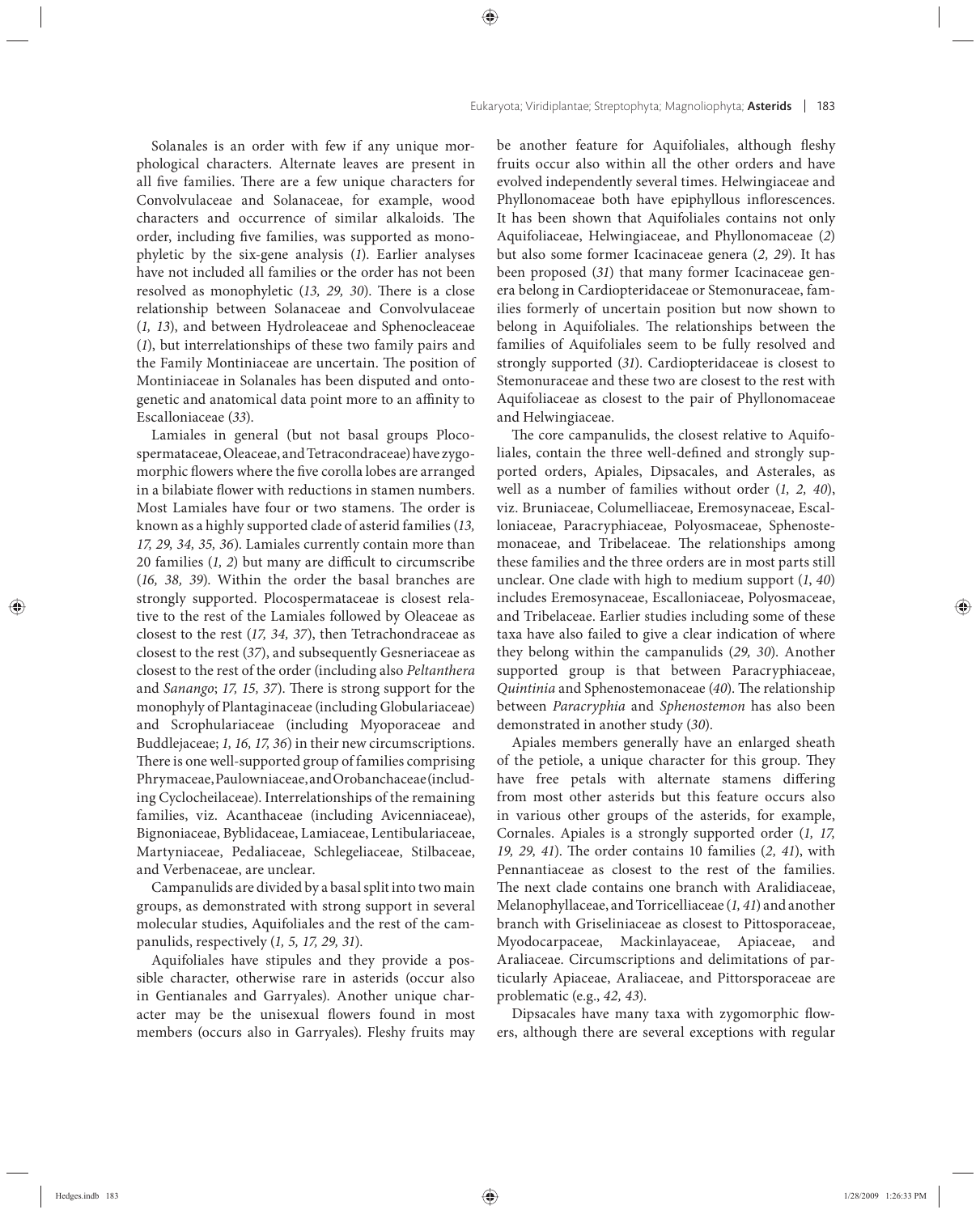flowers, for example in Valerianaceae. The monophyletic order (*1, 15, 17, 29, 44–46*) now contains two or alternatively seven families (*2*). If seven families are accepted, Adoxaceae is the closest relative of the rest of the families (= Caprifoliaceae s. l.). Valerianaceae and Dipsacaceae are well supported as closest relatives (*1, 46*), so is a clade of these two families together with Morinaceae and Linnaeaceae (46, 47). The interrelationships of this clade, Diervilleaceae and Caprifoliaceae, *sensu stricto* are not resolved with any strong support.

Asterales includes 12 or 13 families (*1, 2*). Most species have valvate corolla aestivation in contrast to the more common imbricate condition in the asterids. The storage compound is the carbohydrate inulin in many Asterales and it is another probable character. Rousseaceae (*40*) is closest to the rest of the order, however only with low support. An early recognized (*48–50*) and strongly supported group contains Asteraceae, Calyceraceae, Goodeniaceae, and Menyanthaceae. There is strong support for Menyanthaceae as closest to the other three families (*1*). The interrelationships among Asteraceae, Calyceraceae, and Goodeniaceae differ in different studies (1, 17, 29, 30, *50–52*). Another supported group of families comprises Argophyllaceae, Alseuosmiaceae, and Phellinaceae (*51*). The interrelationships among these three families remain somewhat unclear. The exact positions of the Families Pentaphragmataceae, Campanulaceae, Stylidaceae, and Donatiaceae differ in different studies and are so far not convincingly demonstrated.

The divergence time of angiosperms in general have been estimated in a number of studies based on differences in DNA sequences and the age of relevant fossils (e.g., *53, 54*). Wikström *et al.* (*54*) included many asterid taxa. There are a few studies addressing questions about specific orders, families, or genera of asterids (55–58). One paper of Bremer *et al.* (*59*) has the focus on dating the asterid plants in particular. These authors investigated 111 taxa representing 82 of the 102 asterid families. As most families were represented by a single taxon, only interfamily divergence times were estimated, but for most other clades within-family estimates were made, between the earliest-diverging lineages. Wikström *et al.* (*54*) investigated a three-gene data set using nonparametric rate smoothing and one calibration point from one rosid fossil, a species distant from the asterids. They estimated the split of asterids from their closest relatives to be at least 122–112 Ma, and the earliest split among living asterids to be 117–107 Ma. Bremer *et al.* (*59*) used six molecular markers (three coding and three noncoding) with focus on the asterid families and they used six asterid fossils as calibration points. Their main dating method was a semiparametric rate smoothing by penalized likelihood. They also used alternative dating methods and subsets of data to explore the effects for various sources of error. Only asterid taxa were included so the divergence time for the asterids as a group was not estimated, but the earliest split among living asterids was estimated to be at least 128 Ma (mean value for the six fossils). They found that analyses with one fossil at a time gave different results and found no way to tell which calibration point was "wrong"; so they considered the mean value as the best estimate (as in Table 1). Wikström *et al.* (*54*) obtained consistently younger age estimates, mostly 10 to 20 million years younger for most major groups and orders. The reason is probably that the asterids are in a phylogenetically derived position in their tree (*54*) and comparison with fossils—not used as constraints in their analysis—shows that the age of such derived groups is underestimated in their results (*54*). It should be noted that there are many more uncertain, weakly supported clades (<50% jackknife su pport) in their analysis (*54*) compared to the six fossil–six gene analysis of Bremer *et al.* (59). In the latter study all orders, except for the Garryales, are well supported (>85% jackknife support). Estimated divergence times for the different clades, presented below and in Table 1 (Fig. 2), are generally based on the study by Bremer et al. (59), unless otherwise stated.

The fossil record of asterids is extensive particularly from younger strata, but many older asterid fossils of well-preserved floral structures are also known from the Lower Cretaceous. However, despite the increasing number of Cretaceous fossils, few can be assigned to modern taxa at the level below the order. Whole plant preservation is rare, and most fossils are typically detached organs such as leaves, fruits, seeds, flowers, or dispersed pollen. This could explain some of the problems in placing fossils in modern taxa. The six reference fossils chosen from within the asterids and used as calibration points (*59*) are all described based on reproductive structures and can be attached unequivocally to the phylogenetic tree. The fossils are all from strata that are considered relatively well dated. Each fossil here is mentioned in connection to its phylogenetic position (*59*). All divergence time estimates in the following discussion are minimum estimated ages and the errors associated with these estimates are left out in the interest of simplifying the discussion. For details of the accuracy of the estimates, readers are referred to the original publication (*59*).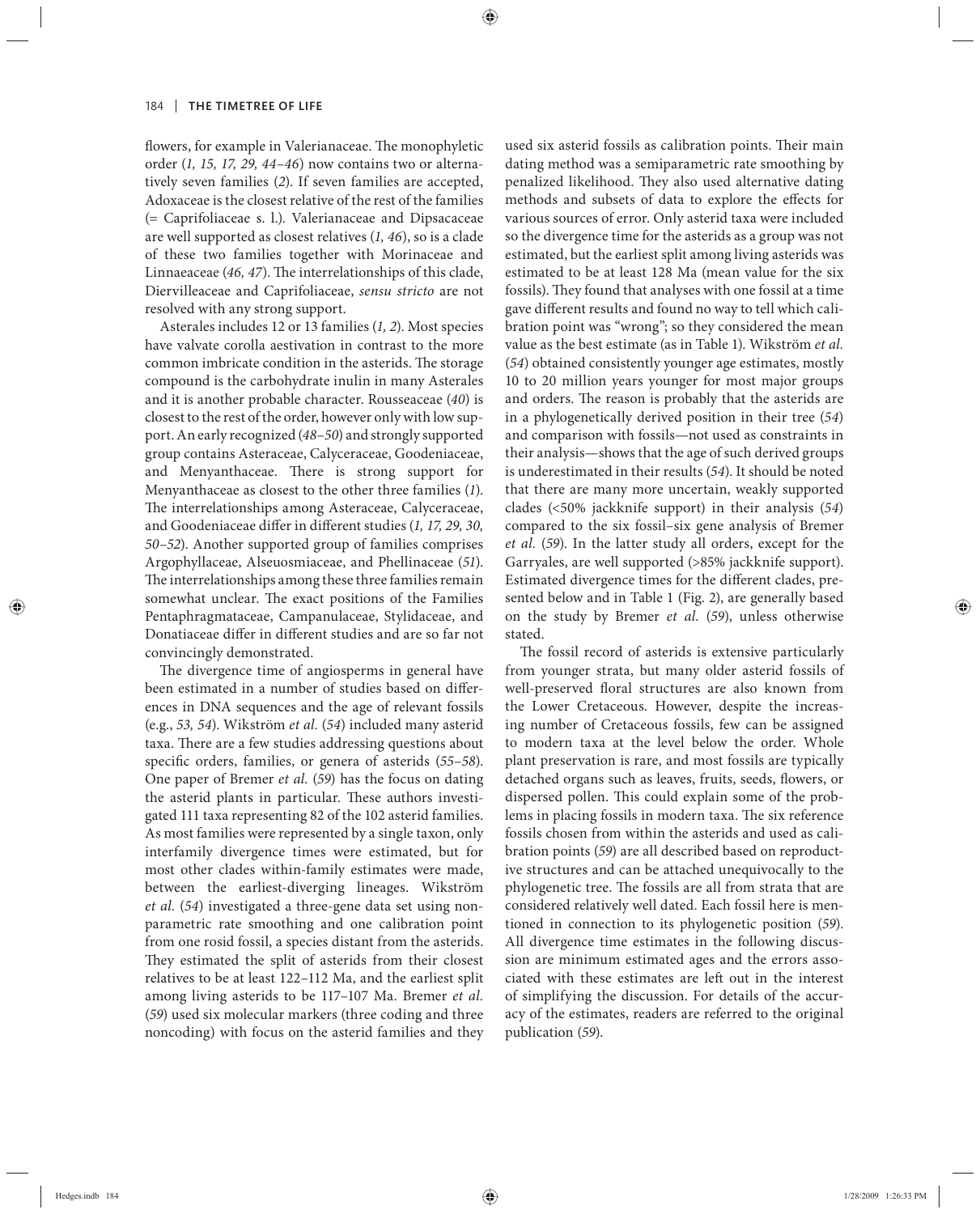Cornales was the first order to split off when the asterids diversified in the early Cretaceous, 128 Ma (*59*), and earliest split among living asterids is estimated as 112 Ma. Divergence times were not estimated for all included families due to uncertainty of relationships and also as few representatives were included (*59*). In other studies, Cornaceae has been estimated to have diverged from Alangiaceae 58 Ma (*57*) or 73–64 Ma (*54*). In the latter study, all investigated families (Cornaceae, Alangiaceae, Hydrangeaceae, Hydrostachyaceae, Loasaceae, Nyssaceae) were estimated to have divergence dates before various ages from 92 to 61 Ma. The oldest fossil that could be related to Cornales and Cornaceae is *Hironoia fusiformis*, an extinct taxon collected from the Futaba Group sediments at Kamitikaba, Japan (*60*). Synapomorphies of the fruits of the fossil occur also in extant Cornaceae. The age of the sediments is established as early Coniacian to early Santonian, giving a minimum age for the Nyssaceae–Mastixiaceae branch as early coniacian about 88 Ma (*60*).

Soon after the Cornales split off, Ericales diverged from the remaining stock of the asterids, the euasterids, at 127 Ma (59). Most included families are estimated to be of early Cretaceous age, only Balsaminaceae, Tetrameristaceae, Myrsinaceae, and Primulaceae are distinctly younger. Four of the ~20 families (Pentaphylaceae, Styracaceae, Tetrameristaceae, and Theaceae) are estimated to have a divergence time of 107, 100, 56, and 103 Ma, respectively (*59*). Fossils with synapomorphies indicating affinity to Ericales and Pentaphylacaceae are common in the Lower Cretaceous. The oldest fossils of this group are characteristic seeds clearly assignable to the modern genus *Eurya* and included in an extinct species, *Eurya crassitesta*. *Eurya* is known from several core samples and localities in Central Europe ranging in age from the Santonian about 86 Ma and onward (61). There are also fossils assignable to Actinidiaceae. The oldest are from late Turonian (about 89 Ma) of Central Europe and include characteristic seed synapomorphies shared with those of the modern genus *Saurauia*. Two extinct species were established, *Saurauia alenae* and *Saurauia antique*, both recorded from several assemblages in Central Europe and ranging in age from the late Turonian to the Maastrichtian (*61*).

The earliest split among living euasterids, which is the same as the divergence times of the lamiids and campanulids, is estimated to be 123 Ma (*59*). Lamiids are estimated to have diversified 119 Ma (59) with radiation of "Icacinaceae" and the remaining lamiids (Garryales and the core lamiids). The oldest fossil of lamiids is a taxon of

Icacinaceae (*59*) from the Turonian (~89 Ma) of Central Europe. The record is based on fruits and is assigned to the extinct genus and species *Icacinicarya budvarensis*. The species occurs in late Turonian (89 Ma) to Santonian sediments of the Klikov sequence of the Czech Republic (61). The estimated divergence time of the order Garryales is 114 Ma, and the divergence time for the core lamiids is estimated to be 119 Ma. The relationships between the three orders Gentianales, Solanales, and Lamiales are not yet fully understood (see earlier). Gentianales is estimated to have diverged 108 Ma, and much later, 78 Ma, it diversified into two clades, one including the species-rich Family Rubiaceae (*59*), the other the families Apocynaceae, Gentianaceae, Gelsemiaceae, and Loganiaceae. Solanales is estimated to have diverged 106 Ma with a split off of Montiniaceae 92 Ma. Lamiales has an estimated divergence time of 106 Ma and later, 97 Ma, it is split up (*59*) with the earliest splits among living families estimated as Acanthaceae 54 Ma, Gesneriaceae 71 Ma, Orobanchaceae 48 Ma, Plantaginaceae 66 Ma, Scrophulariaceae 68 Ma, and Tetracondraceae 46 Ma.

In the campanulids the first deep split is between Aquifoliales and the core campanulids estimated to have taken place 121 Ma. Aquifoliales with its new expanded circumscription, including also Stemonuraceae and Cardiopteridaceae (*31*), is dated back to the early Cretaceous, with the earliest split among living lineages estimated as 113 Ma. The fossil record of Aquifoliales is sparse, particularly from the Cretaceous. The oldest representatives of the family are fruits from the Maastrichtian  $(\sim 70$  Ma) flora of Eisleben, Germany, assigned to the modern genus *Ilex* and included in the extinct species *Ilex antique* (61). The synapomorphic fruit structures are common in floras of the Tertiary. Extant species of *Ilex* are suggested to diversified during the Tertiary (62, 63).

The core campanulids contain three orders: Apiales, Dipsacales, and Asterales, and diversified in the early Cretaceous. The order Apiales is estimated to have diverged 113 Ma (59), first with a deep split at 84 Ma between the group containing Aralidiaceae, Melanophyllaceae, and Torricelliaceae and the group containing Griseliniaceae, Pittosporaceae, Myodocarpaceae, Mackinlayaceae, Apiaceae, and Araliaceae. The earliest Apiales fossils are from the Maastrichtian (about 70 Ma) floras of Eisleben and Walbeck, Germany, and include five extinct species assigned to the modern genera *Acanthopanax* (*Acanthopanax friedrichii*, *Acanthopanax gigantocarpus*, *Acanthopanax mansfeldensis*, *Acanthopanax obliquocostatus*) and *Aralia* (*Aralia antiqua*), based on sharedderived traits in the fruits (*61*). Dipsacales is estimated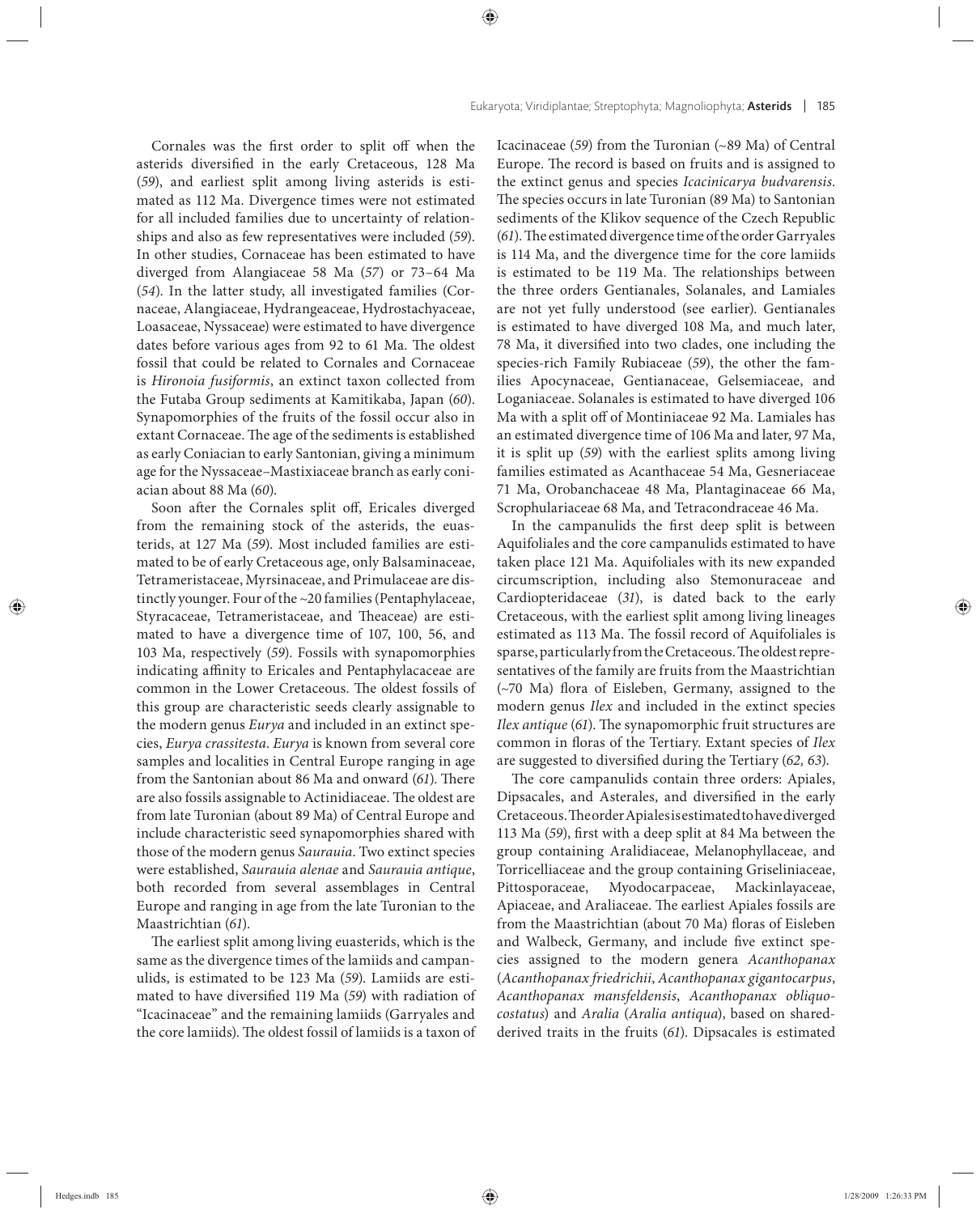to have diverged 111 Ma with the first split between the Adoxcaceae and the Caprifoliaceae, at 101 Ma, and with the earliest split among living lineages of Caprifoliaceae estimated as 75 Ma. An early provisional dating of the Dipsacales (64), with the fossil flower *Silvianthemum* as a reference placed among core campanulids close to *Quintinia*, estimated the earliest divergences among living members of Dipsacales to be only 70–60 Ma. Later Bell and Donoghue (*58*) dated the Dipsacales using many more taxa and using different methods (local clocks, nonparametric rate smoothing, penalized likelihood, Bayesian relaxed clock), coding and noncoding DNA markers, and four different Dipsacales fossils as calibration points. They found very variable age estimates for their data, dependent on the different fossils and methods, a pattern similar to that shown by Bremer *et al.* (*59*). Their analyses (58) imply that Dipsacales including the two main lineages Adoxaceae and Caprifoliaceae s.l. originated in the Cretaceous,  $103.7 \pm 6.3$  Ma, whereas diversification of Adoxaceae and Caprifoliaceae mainly occurred in the Cenozoic. Asterales was estimated to have diverged 112 Ma (59). This is within the range of an earlier estimate to 96 ± 28 Ma (*55*) based on *rbcL* sequences and calibration with fossil Asteraceae pollen. The well-known sunflower family (Asteraceae) diverged from its closest relative much later (51 Ma) but the order also comprises several small, mainly southern hemisphere families that originated in the late Cretaceous and early Tertiary (*55*).

The estimation of the divergence time for the asterids, in conclusion (according to Bremer *et al. 59*), is that the asterids and its major subgroups euasterids, lamiids, campanulids, and all 10 orders diverged during the Early Cretaceous. The different orders diverged during a period from 128 to 106 Ma. Of these orders Cornales, Ericales, and Aquifoliales also diversified in the same period, Dipsacales and Solanales in the mid-Cretaceous, and the other orders of core campanulids and core lamiids in the Late Cretaceous. A majority of the 100 asterid families diverged during the Late Cretaceous. The results are not supported by the fossil record in the sense that no asterid fossil has so far been discovered from Early Cretaceous. The estimated divergence times correspond well with the continental breakup from early to mid-Cretaceous, and these events may have played a key role in diversification of the asterids.

### Acknowledgment

Support was provided by the Swedish Research Council. I thank K. Bremer for technical support and comments.

## References

- 1. B. Bremer *et al.*, *Mol. Phylogenet. Evol.* **24**, 274 (2002).
- 2. APG II, *Bot. J. Linn. Soc.* **141**, 399 (2003).
- 3. W. S. Judd, R. G. Olmstead, *Am. J. Bot.* **91**, 1627 (2004).
- 4. R. G. Olmstead *et al*., *Ann. Missouri Bot. Gard.* **79**, 249 (1992).
- 5. R. G. Olmstead *et al.*, *Ann. Missouri Bot. Gard.* **80**, 700 (1993).
- 6. M. W. Chase *et al*., *Ann. Missouri Bot. Gard.* **80**, 528 (1993).
- 7. V. Savolainen *et al.*, *Mol. Phylogenet. Evol.* **3**, 27 (1994).
- 8. A. L. Hempel *et al*., *Plant Syst. Evol.* **194**, 25 (1995).
- 9. M. H. G. Gustafsson, A. Backlund, B. Bremer, *Plant Syst. Evol.* **199**, 217 (1996).
- 10. C. M. Morton, M. W. Chase, K. A. Kron, S. M. Swensen, *Syst. Bot.* **21**, 567 (1996).
- 11. G. M. Plunkett, D. E. Soltis, P. S. Soltis, *Am. J. Bot.* **83**, 499 (1996).
- 12. A. Backlund, B. Bremer, *Plant Syst. Evol.* **207**, 225 (1997).
- 13. D. E. Soltis, P. S. Soltis, *Am. J. Bot.* **84**, 504 (1997).
- 14. D. E. Soltis *et al.*, *Ann. Missouri Bot. Gard.* **84**, 1 (1997).
- 15. D. C. Albach, P. S. Soltis, D. E. Soltis, R. G.Olmstead, *Ann. Missouri Bot. Gard.* **88**, 163 (2001).
- 16. B. Oxelman, P. Kornhall, R. G. Olmstead, B. Bremer, *Taxon* **54**, 411 (2005).
- 17. R. G. Olmstead, K.-J. Kim, R. K. Jansen, S. J. Wagstaff, *Mol. Phylogenet. Evol.* **16**, 96 (2000).
- 18. B. Oxelman *et al.*, *Mol. Phylogenet. Evol.* **32**, 462 (2004).
- 19. K. W. Hilu *et al.*, *Am. J. Bot.* **90**, 1758 (2003).
- 20. Q. Y. Xiang, D. E. Soltis, P. S. Soltis, *Am. J. Bot.* 85, 285 (1998).
- 21. Q. Y. Xiang *et al.*, *Mol. Phylogenet. Evol.* **24**, 35 (2002).
- 22. C. Z. Fan, Q. Y. Xiang, *Am. J. Bot.* **90**, 1357 (2003).
- 23. D. C. Albach, D. E. Soltis, M. W. Chase, P. S. Soltis, *Taxon* **50**, 781 (2001).
- 24. J. Schönenberger, A. A. Anderberg, K. J. Sytsma, *Int. J. Plant Sci.* **166**, 265 (2005).
- 25. K. A. Kron, M. W. Chase, *Ann. Missouri Bot. Gard.* **80**, 735 (1993).
- 26. M. Källersjö, G. Bergqvist, A. A. Anderberg, *Am. J. Bot.* **87**, 1325 (2000).
- 27. A. A. Anderberg, B. Ståhl, M. Källersjö, *Taxon* **49**, 183 (2000).
- 28. A. A. Anderberg, C. Rydin, M. Källersjö, *Am. J. Bot.* **89**, 677 (2002).
- 29. D. E. Soltis *et al.*, *Bot. J. Linn. Soc.* **133**, 381 (2000).
- 30. V. Savolainen *et al.*, *Syst. Biol.* **49**, 306 (2000).
- 31. J. Kårehed, *Am. J. Bot.* **88**, 2259 (2001).
- 32. M. Backlund, B. Oxelman, B. Bremer, *Am. J. Bot.* **87**, 1029 (2000).
- 33. L. P. R. Decraene, H. P. Linder, E. F. Smets, *Am. J. Bot.* **87**, 1408 (2000).
- 34. R. G. Olmstead *et al.*, *Am. J. Bot.* **88**, 348 (2001).
- 35. S. Joly, L. Brouillet, A. Bruneau, A. *Int. J. Plant. Sci.* **162**, 359 (2001).